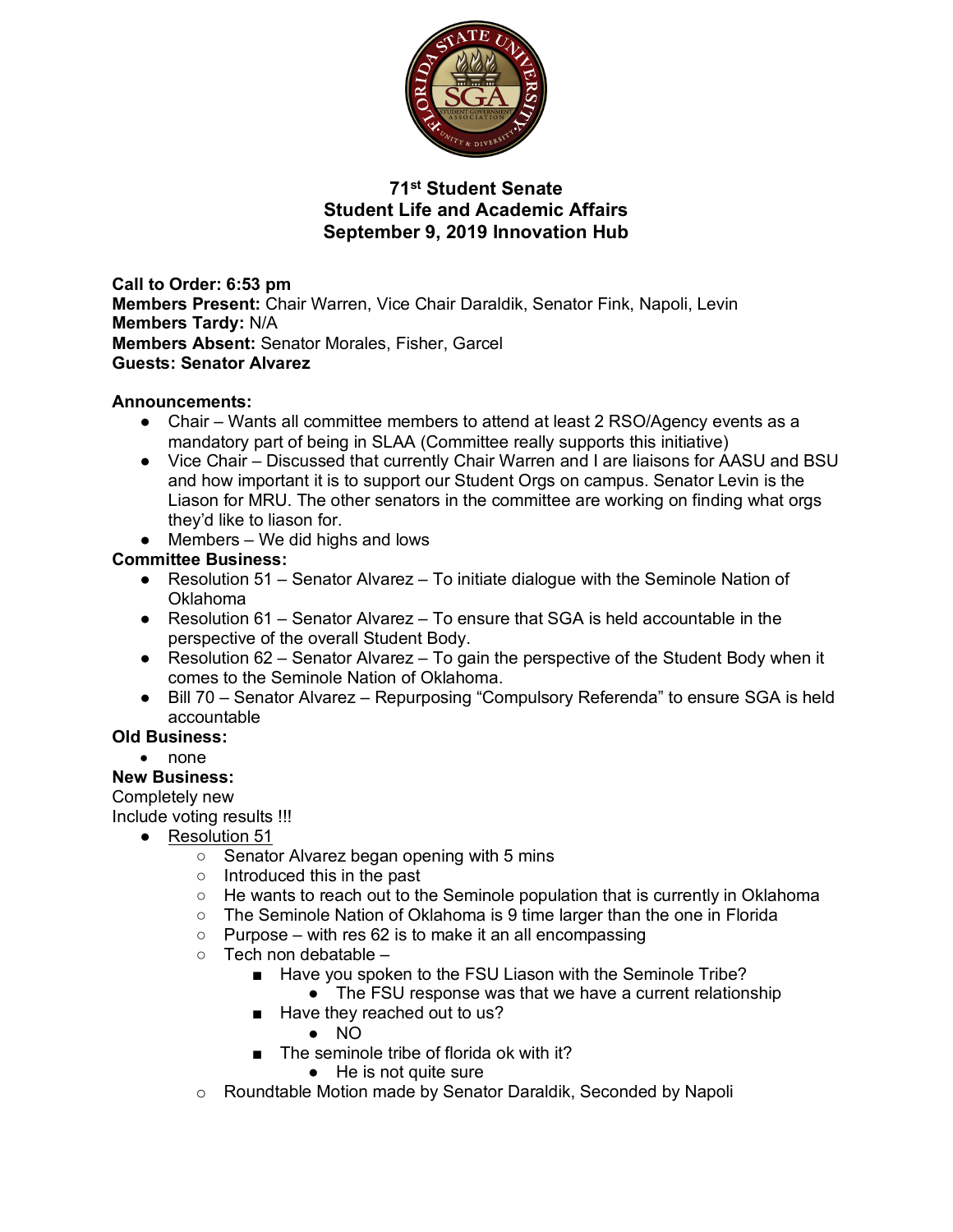

- o Napoli is trying to understand where this intends to go.
- $\circ$  Alvarez believes it is important that we speak to the Oklahoma Seminole's because we are using their imagery.
- o Fink wants to understand why this bill
- o Alvarez wants us to establish the relationship we have with Seminole tribe of Florida with the Oklahoma Seminoles.
- o Napoli discusses the reality that there is a real need for this conversation but emphasizes how it should have been had prior.
- $\circ$  Went into discussing benefits of branching out and how he believes it would be appreciated by both Seminole Tribes.
- $\circ$  Move to call the question Fink and Napoli Seconded
- o Fink withdrew motion
- $\circ$  Levin motions to table until next week.
	- o **TABLED in committee 9/9/19**
- Senator Fink motions to table in committee
	- **Resolution 62 Tabled on 9/9/19**
- **Resolution 61**
	- o Opening 2:42
	- o Technical non debatable
		- When will these appear on the Qualtrics?
			- It'll be after the voting aspect
	- o Motion to roundtable on the amendment Napoli and Levin seconds
	- o Made it into 4 easily digestible questions.
	- o Fink moved to accept the amendment as suggested by the sponsor.
	- $\circ$  Bill has been amended to questions of approval rather than vague convoluted ones.
	- $\circ$  Discussing how he believes that by starting this in the Fall due to the fact that with just bill 70 it would have started in the Spring
	- o This is an attempt to bridge the gap between the Student Body and SGA
	- $\circ$  Having the question in regards to the Judicial branch is left out due to the fact that the sponsor feels that it is appropriate to keep the public opinion out due to them only having to interpret the law.
	- o Fink moves to call the question and Daraldik seconds
	- o Yeilds with 1 min
	- Voting Results …

#### **YAY:** 4 **NAY:** 0 **ABS:** 0

Napoli – Yay Fink – Yay Levin – Yay Daraldik – Yay

#### **Resolution PASSED 9/9/19**

- **Resolution 70**
	- o Opening 5 mins